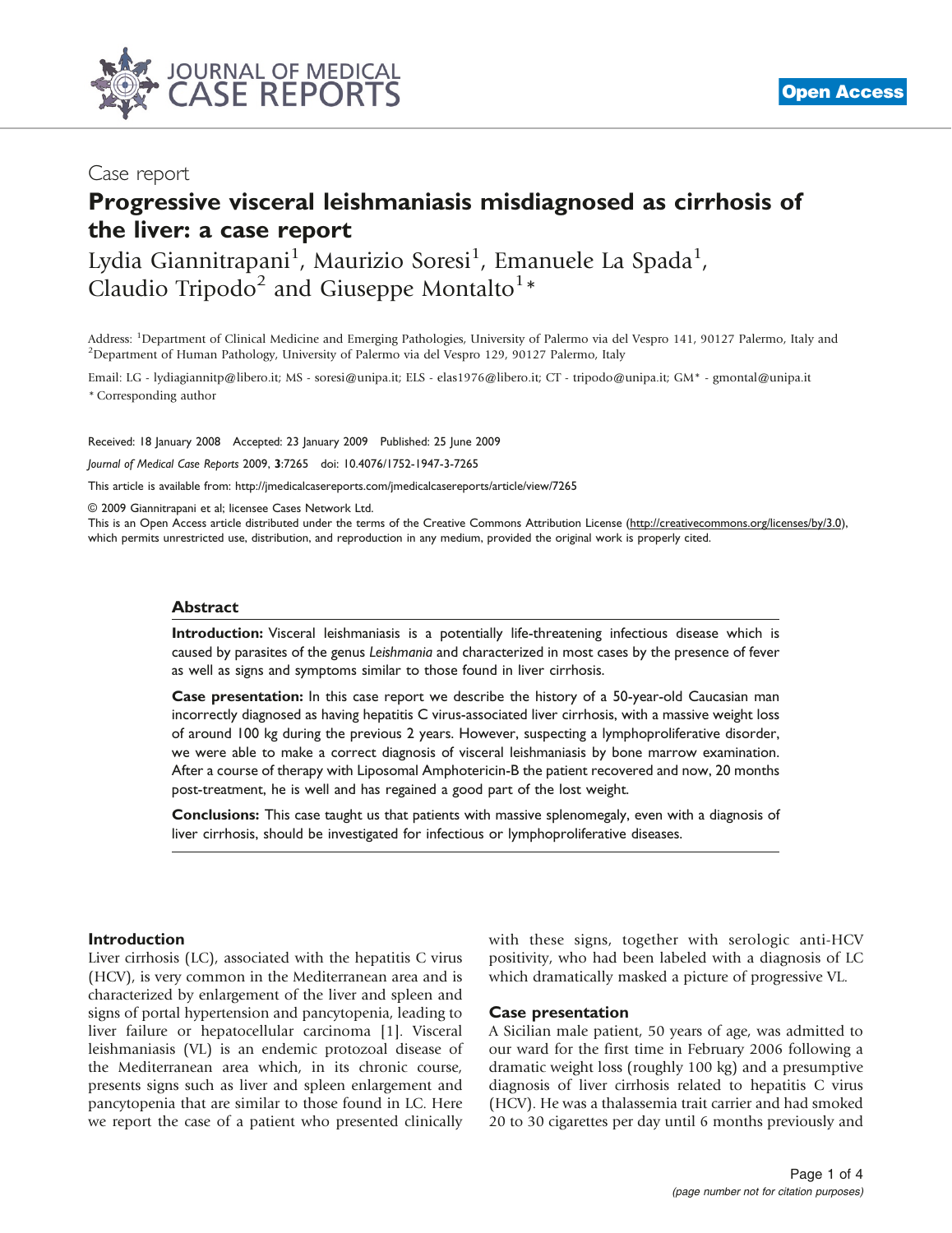his past history, apart from marked familial obesity (around 150 kg), did not indicate any particular problems. However, following the appearance of asthenia and abdominal tenderness 6 years ago, laboratory analyses were performed which showed high serum levels of alanine aminotransferase (ALT). Liver cirrhosis was diagnosed on the basis of anti-HCV seropositivity (ELISA 2nd generation) with negative hepatitis B surface antigen (HBsAg) and the presence of hepato-splenomegaly associated with pancytopenia. He had no history of traveling, alcohol consumption, blood transfusion, jaundice or anything else of note and, as his HCV-RNA assay was and remains negative, he has never been treated with antiviral therapy. He was followed up for many months in a city hospital and had been receiving therapy with vitamin K and spironolactone until recently, and he has never reported having a high temperature.

He presented at our outpatient clinic with asthenia, fatigue, pedal edema, difficulty in walking, cough, hoarseness and considerable weight loss, which had started 2 years earlier. On physical examination his general condition was very poor, with loose skin folds, muscle flabbiness, dryness of the skin and mucosa, mycosis of the tongue with areas of thickening and massive hepatosplenomegaly. There was no palpable lymphadenopathy, spider nevi, palmar erythema or true gynecomastia and a total blood count performed a few days previously showed decreased hemoglobin, white blood count (WBC) and platelets. Ultrasound of the upper abdomen, performed on the same morning, confirmed massive hepatomegaly with irregular edges and a non-homogeneous hyperechoic structure, as well as thin hepatic veins with a flat Doppler waveform. The portal vein diameter was 1.4 cm (normal  $\leq$ 1.2 cm) (Figures 1 and 2). Splenic and superior mesenteric veins were of normal caliber and showed normal response to respiration. The gallbladder and biliary tract were regular and the spleen was enlarged, with a longitudinal diameter >24 cm and a normal echo pattern. At Doppler, portal vein mean flow velocity was 37.7 cm/second, splenic artery resistance index (RI)  $0.44$  (nv < 0.61) and pulsatility index (PI) 0.67. There was no ascites but at the hepatoduodenal ligament there was evidence for the presence of three oval lymph nodes 2 cm in size; for all these reasons he was hospitalized.

On admission, hematologic investigations confirmed the decreased values of hemoglobin (8.8 g/dl), platelets (66.000/mmc) and WBC (1.270/mmc). Alanine amino transferase (ALT) and aspartate amino transferase (AST) were 11 and 15 IU/L; alkaline phosphatase (AP) was 266 IU/L; gamma-glutamyl transferase ( $\gamma$ GT) 85 IU/L and total bilirubin (TB) 0.59 mg/dl. Serum total protein was 7.4 g/dl, (albumin 3.24 g/dl,  $\gamma$ -globulin 2.03 g/dl), total cholesterol 65 mg/dl, INR 1.17, aPTT 32.6 seconds,



Figure 1. Dilated portal vein and an increased anteroposterior diameter of the liver.

fibrinogen 169 mg/dl and  $\alpha$ -fetoprotein 0.31 UI/ml. PCR for HCV-RNA was negative. Electrocardiography and chest X-ray were normal. Weight was 54.0 kg and height 165 cm.

Because of the very marked weight loss, severe leukopenia and massive splenomegaly, which are relatively unusual in the clinical course of liver cirrhosis, and suspecting a possible lymphomatous progression of the HCV disease, we consulted a hematologist, who confirmed our suspicions and performed a bone marrow biopsy. The histologic picture showed a diffuse or nodular aggregation of histiocytic hyperplasia, containing within the cytoplasm many elements referable to the genus Leishmania



Figure 2. Thin right hepatic vein and an increased antero-posterior diameter of the liver.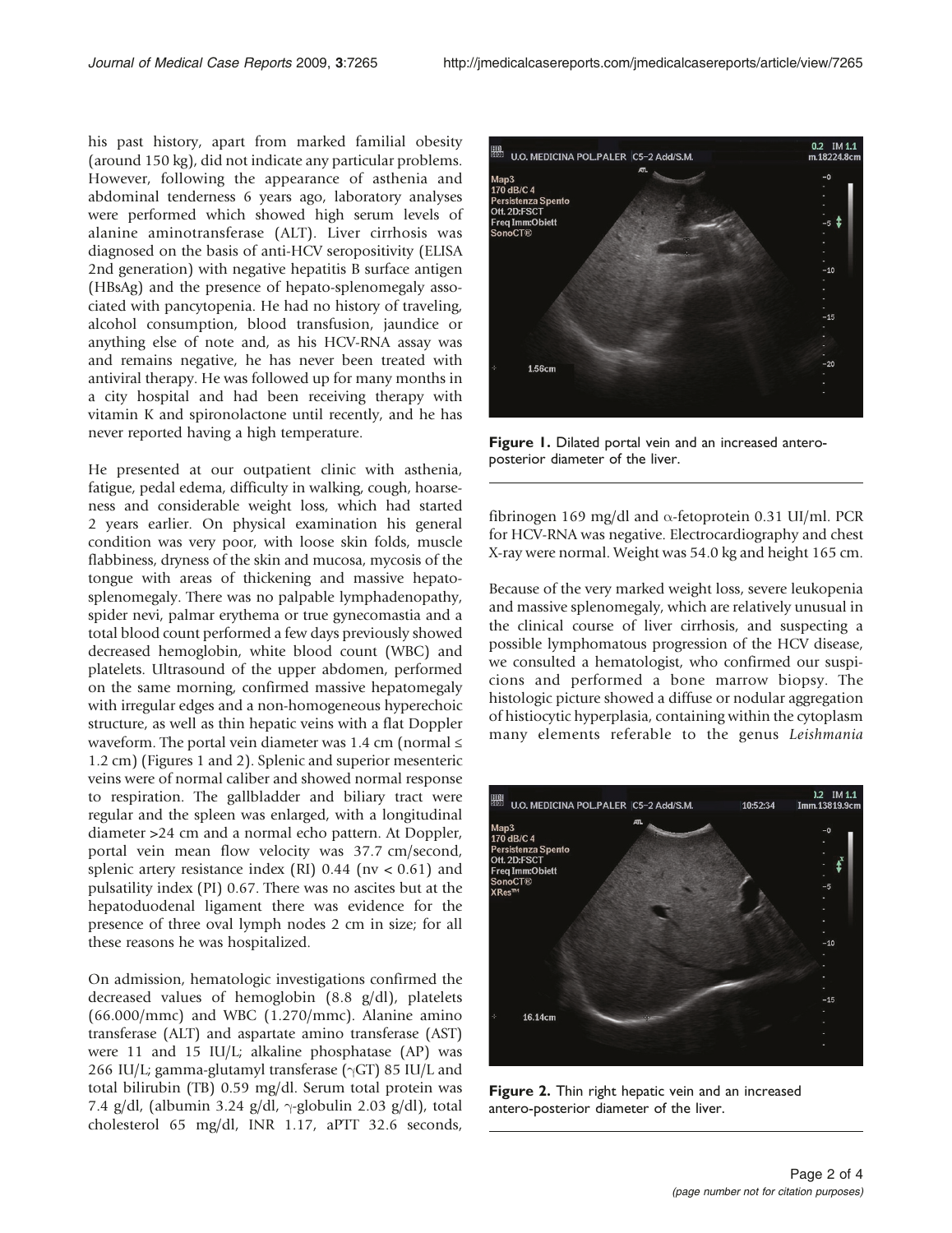

Figure 3. Leishmania amastigotes inside phagocytic cells (arrows), on bone marrow biopsy, in the form of round cytoplasmic inclusions. (Giemsa, original magnification X 400).

(Figure 3). Furthermore, a serologic test for leishmania performed with indirect immunofluorescence revealed a IgG titre of 1/400. HCV-RNA, performed during hospitalization with RT-PCR was negative and serum levels of both aminotransferases were always within normal limits. To verify the presence of an immunodepressive status lymphocyte typing was performed, revealing a considerable reduction in B lymphocytes and an inversion of the CD4/CD8 ratio. HIV serology was negative. The patient therefore underwent a course of therapy with liposomal amphotericin-B (AmBisome) at a dose of 3 mg/kg per day on days 1 to 5, day 14 and day 21.

He was discharged at the end of February in relatively good general health and invited to continue therapy at home with spironolactone 100 mg/day and mycostatin half dropper four times per day for 15 days and advised a periodic outpatient check-up at our hospital.

During this time his general condition slowly but progressively improved. Liver function tests remained stable as did nutritional indexes. The patient gained weight, started to walk normally again and has now returned to almost normal activity, including a gradual return to work. Following the improvement in his clinical condition we performed a laboratory reappraisal. Oesophagogastroduodenoscopy showed hyperemic gastritis without esophageal varices. Abdominal ultrasound (US) showed hepatomegaly and splenomegaly with a longitudinal diameter of 18 cm. At Doppler the same parameters as above were confirmed. His weight was 84.5 kg, height 165 cm, BP 125/80 mmHg, PR 82/m, ALT and AST within the normal range, albumin 3.6 g/L,

 $\gamma$ -globulin 1.56 g/dl, total cholesterol 132 mg/dl and aPTT 29 seconds. As HCV-RNA remained negative, we retested anti-HCV using a third generation method with a negative result. At this point, the initial diagnosis of liver cirrhosis, even as a disease underlying VL, seemed improbable. On the other hand, the hypothesis of a masking of a pathology that from the beginning could have been VL, albeit with some atypical tracts, is gaining significance. The patient is at present being followed-up and is on support therapy, which includes psychological support and alimentary education training following a diet with oligo elements and vitamin supplements under the supervision of a nutritionist.

## **Discussion**

Leishmaniasis is a parasitic disease transmitted by the bite of sand flies. Three main forms are known: cutaneous, mucocutaneous and visceral. VL presents a sub-acute or chronic course and if not treated with a specific therapy the disease almost invariably leads to terminal cachexia and death [\[2\]](#page-3-0). The case we observed is interesting because a number of considerations can be made. First of all, the presence of anti-HCV positivity, together with hypertransaminasemia and liver and spleen enlargement, led to a diagnosis of HCV-related liver cirrhosis but the negative viremia associated with pancytopenia ruled out the need for a cycle of antiviral therapy.

The possibility of mistaking a chronic liver disease for VL has been recently reported in the literature [[3](#page-3-0)]. Prakash et al presented the case of a patient with clinical and biochemical features of liver cirrhosis in whom a correct diagnosis of VL was made after liver biopsy, which demonstrated the parasite in the Kupffer cells. Unfortunately, the patient died after commencing therapy with sodium antimony stibogluconate [[3\]](#page-3-0). Acute hepatitis has also been reported as a presenting manifestation of VL [\[4\]](#page-3-0). In our case, another feature which delayed the correct diagnosis was the constant absence of fever in spite of the lengthy duration of the illness, although it is well known that VL is usually associated with fever. This event, although rare, has also been reported by other authors [[5](#page-3-0)], but a lack of this fundamental symptom can obviously delay or divert from a correct diagnosis. Another component that most likely contributed to the misdiagnosis was weight loss. Since the patient was severely obese, his loss in weight, at least initially, was seen as a positive factor for his health, but obviously not when this went beyond normal limits.

Moreover a certain carelessness on the part of the patient about his condition and the presence of the anti-HCV positivity, contributed to delaying the true diagnosis. Even in our clinic the diagnosis of VL was made by chance, because our initial suspicion was a possible